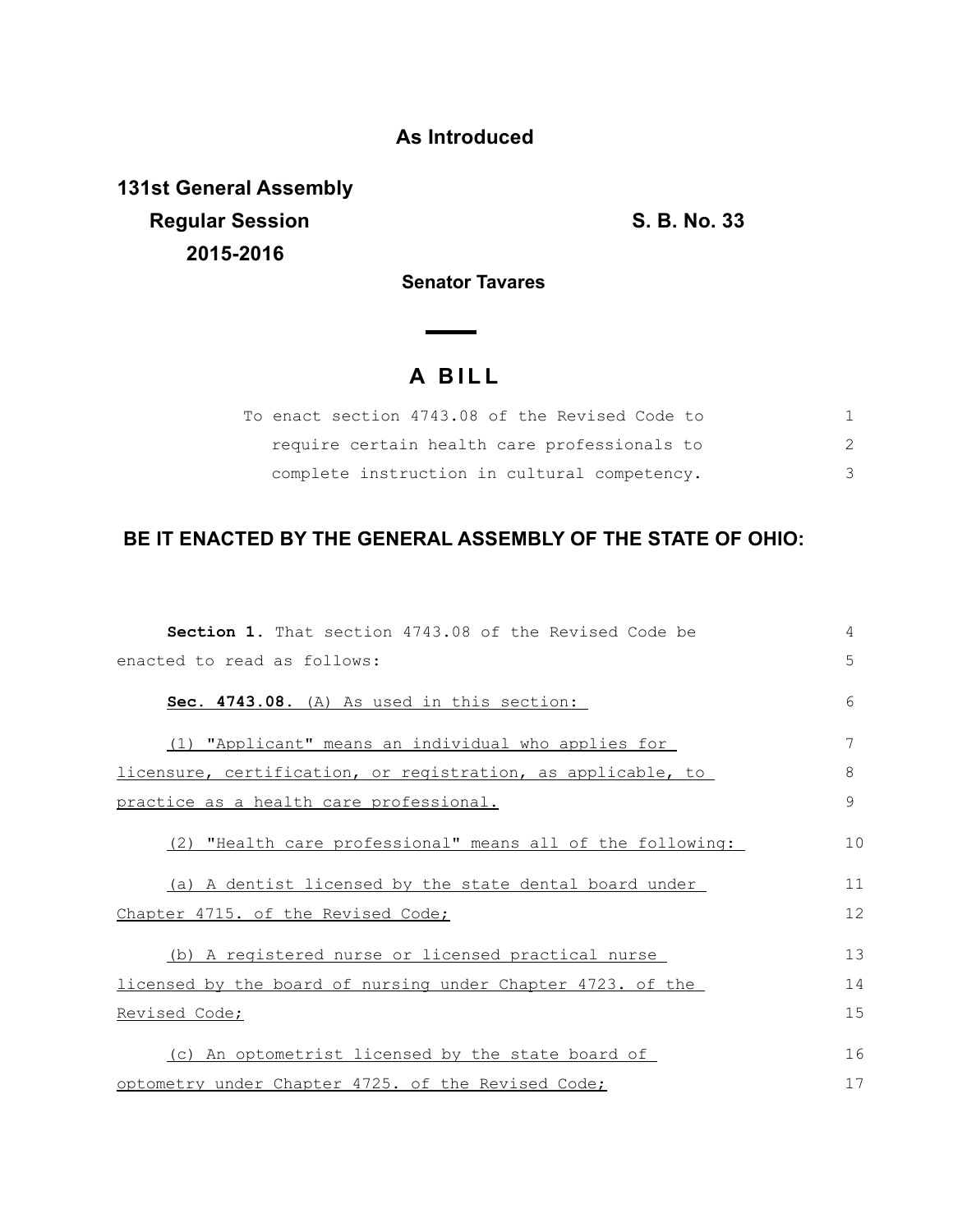| (d) A pharmacist licensed by the state board of pharmacy         | 18 |
|------------------------------------------------------------------|----|
| under Chapter 4729. of the Revised Code;                         | 19 |
| (e) A physician authorized to practice medicine and              | 20 |
| surgery or osteopathic medicine and surgery by the state medical | 21 |
| board under Chapter 4731. of the Revised Code;                   | 22 |
| (f) A psychologist licensed by the state board of                | 23 |
| psychology under Chapter 4732. of the Revised Code;              | 24 |
| (g) An independent social worker, social worker, or social       | 25 |
| work assistant licensed or registered by the counselor, social   | 26 |
| worker, and marriage and family therapist board under Chapter    | 27 |
| 4757. of the Revised Code.                                       | 28 |
| (3) "State board" means the state dental board, the board        | 29 |
| of nursing, the state board of optometry, the state board of     | 30 |
| pharmacy, the state medical board, the state board of            | 31 |
| psychology, or the counselor, social worker, and marriage and    | 32 |
| <u>family therapist board.</u>                                   | 33 |
| (B) Except as provided in division (C) of this section, to       | 34 |
| be eligible to receive or renew licensure, certification, or     | 35 |
| registration, as applicable, each applicant or health care       | 36 |
| professional shall submit to the appropriate state board         | 37 |
| evidence that the applicant or professional has successfully     | 38 |
| completed the board's requirements for instruction or continuing | 39 |
| education in cultural competency, as those requirements are      | 40 |
| established by the board in rules adopted under division (D) of  | 41 |
| this section.                                                    | 42 |
| (C) A state board may grant an applicant or health care          | 43 |
| professional a waiver of the board's requirements for            | 44 |
| instruction or continuing education in cultural competency if    | 45 |
| the applicant or professional meets the criteria established by  | 46 |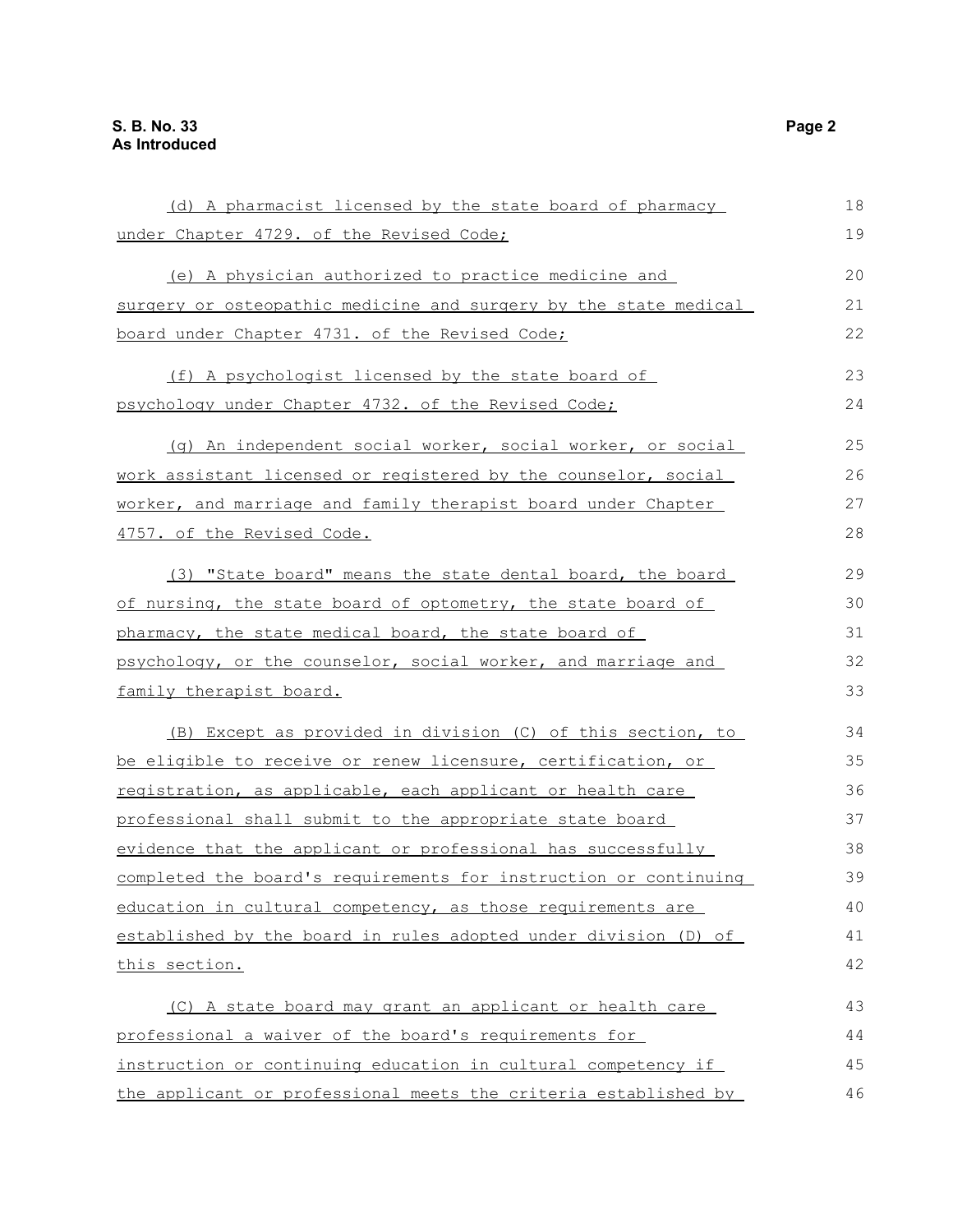| the board in rules adopted under division (D) of this section.   | 47 |
|------------------------------------------------------------------|----|
| (D) In accordance with Chapter 119. of the Revised Code,         | 48 |
| each state board shall adopt rules that establish all of the     | 49 |
| following:                                                       | 50 |
| (1) The number of hours of instruction in cultural               | 51 |
| competency an applicant must complete to be eligible to receive  | 52 |
| licensure, certification, or registration from the board;        | 53 |
| (2) The number of hours of continuing education in               | 54 |
| cultural competency required for renewal of licensure,           | 55 |
| certification, or registration by the board;                     | 56 |
| (3) The criteria that will be considered by the board in         | 57 |
| deciding whether to grant an applicant or health care            | 58 |
| professional a waiver of the requirement to complete instruction | 59 |
| or continuing education in cultural competency, including        | 60 |
| demonstration to the board's satisfaction that the applicant or  | 61 |
| professional has attained experience that is substantially       | 62 |
| equivalent to the required number of hours of instruction or     | 63 |
| continuing education in cultural competency.                     | 64 |
| (E) In developing the rules described in division (D) of         | 65 |
| this section, each state board shall consider the problems of    | 66 |
| race and gender-based disparities in health care treatment       | 67 |
| decisions and consult with one or more professionally relevant   | 68 |
| and nationally recognized organizations, or similar entities,    | 69 |
| that review the curricula offered by the applicable health care  | 70 |
| professional schools, colleges, and other educational            | 71 |
| institutions.                                                    | 72 |
| (F) Not later than ninety days after the effective date of       | 73 |
| this section, each state board shall approve one or more         | 74 |
| continuing education courses addressing cultural competency in   | 75 |